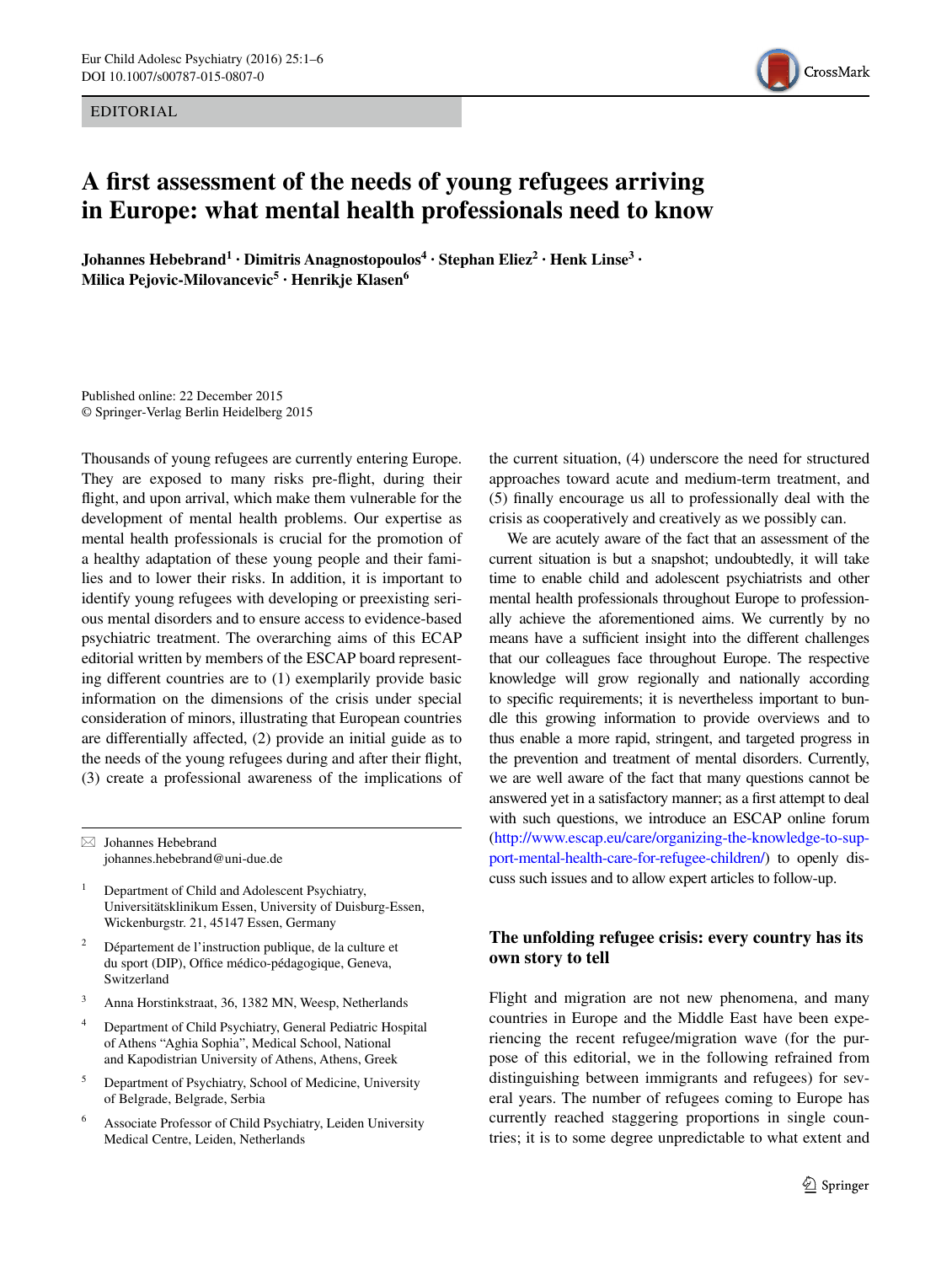in what countries this influx will (intermittently?) increase or decrease. Only recently have some borders in Europe been opening up, thus relieving some of the pressure that has been building up in countries that have been exposed for a longer time period. In other countries, access of refugees has been curtailed substantially. In the second quarter of 2015, the five countries with the highest number of first-time asylum applications per 1,000,000 capita were Hungary (*n* = 3,317), Austria (2026), Sweden (1467), Germany (997), and Malta (883). In all of Europe, first-time asylum applications increased by 15 % between the first (*n* = 185,695) and second (*n* = 213,200) quarter of 2015 [\[8](#page-5-0)]. In EU-28, asylum applicants from Syria, Afghanistan, Eritrea, Kosovo, and Serbia predominated and accounted for 20, 7, 6, 6, and 5 % of all applicants, respectively. The largest relative increase and decrease in 2014 as compared to 2013 were recorded for individuals from Ukraine and Russia, respectively.

Among the countries represented by ESCAP, the brunt of the refugee influx has been borne by those countries in southern, middle, and northern Europe that the refugees travel through and finally settle in. Turkey has given a provisional home to almost two million refugees, including 1.7 million Syrians (United Nations Health Commissioner for Refugees; UNHCR [\[29](#page-5-1)]). As conditions in the countries of origin and financial support of refugee camps deteriorated, more and more refugees have fled into different European countries following specific routes subject to change over time. Turkey, Greece, Malta, and Italy have been witnessing the influx or transit of refugees for the past few years. In Greece, for example, more than 710,000 refugees mainly stemming from Syria (69 %) and Afghanistan (21 %) have arrived by boat via this country's islands in 2015. The associated risks are illustrated by the staggering number of 5000 shipwrecks in 2015; more than 89,000 immigrants and refugees were rescued [\[2](#page-4-0)]. Other countries such as Albania, Former Yugoslav Republic of Macedonia, Serbia [\[18](#page-5-2)], Hungary, Croatia, Austria, Germany, and Sweden have more recently begun to experience a major influx of refugees from Afghanistan, Iraq, Syria, and other Asian and African countries. Within EU-28, Germany has witnessed the largest increase in absolute numbers; the number of asylum applications increased steeply from 30,033 in 2009 to  $362,153$  in the first 10 months of  $2015$   $[26]$  $[26]$ ; the total number of refugees to arrive in this country in 2015 is estimated to be in the range of 1,000,000.

In the EU-28, 26 % of all asylum applicants in 2014 were minors (19 % < age 14; 7 % between 14 and 17.9 years; [\[8](#page-5-0)]). Approximately 52 and 75 % of the younger and older age groups were males. The vast majority (86 %) of migrant/refugee children travelled with their parents. The percentage of males was slightly over 50 % for the accompanied versus over 85 % for the unaccompanied. Despite (mandatory) medical examinations, verification of the age of a young refugee may prove impossible; depending on the perceived benefits in the respective country of arrival, age may either be falsely self-reported as younger or older. Age determinations via different methods are all imprecise and raise serious ethical questions for those involved [[1,](#page-4-1) [11,](#page-5-4) [23](#page-5-5)].

The dramatic increase in the absolute number of unaccompanied minors merits consideration: For example, in Germany 6584 (5858 males) unaccompanied minors were taken into care by the youth welfare system in 2013; of these, 377 and 1647 were <14 years and between 14 and 16 years, respectively [[5,](#page-4-2) [16\]](#page-5-6). In 2015, the total number of unaccompanied minors to have entered the country will definitely exceed 45,000 [[6\]](#page-4-3); however, according to a reliable source (personal communication D. Göbel, LVR, Landesjugendamt) the number has currently (December 1, 2015) exceeded 60,000. It is obvious that this almost tenfold increase within just a short time period imposes a substantial burden on the German youth welfare system, entailing that considerable resources are being allocated to underage refugees. In the USA, information for child welfare personnel working with young refugees and their families has been compiled by Pine and Drachman [[20\]](#page-5-7).

## **Synopsis of the situation of young refugees: what to consider**

Obviously, the *pre-flight or pre*-*migration* experiences of young refugees depend on their country of origin; exposures to poverty, war, or war-like conditions are common. In addition, the acquired education, social status, familial, religious, and sociocultural values also shape coping and help-seeking behavior. Healthcare professionals need to take into account that the citizenships of refugees differ substantially according to the respective European country, in which they apply for asylum (for details, see Eurostat [\[8](#page-5-0)]).

In addition to the potentially traumatic experiences in the countries of origin, an understanding of the *flight experience* of the individual refugee is also critically important for planning mental health services in the post-flight context, as the flight in itself can be traumatic or compound trauma via, for instance, separation experiences, sexual abuse (see Office of Refugee Resettlement et al. [[17\]](#page-5-8)), and trafficking including forced labor and sexual exploitation. In this context, it should be pointed out that many unaccompanied underage refugees attempt to travel in groups,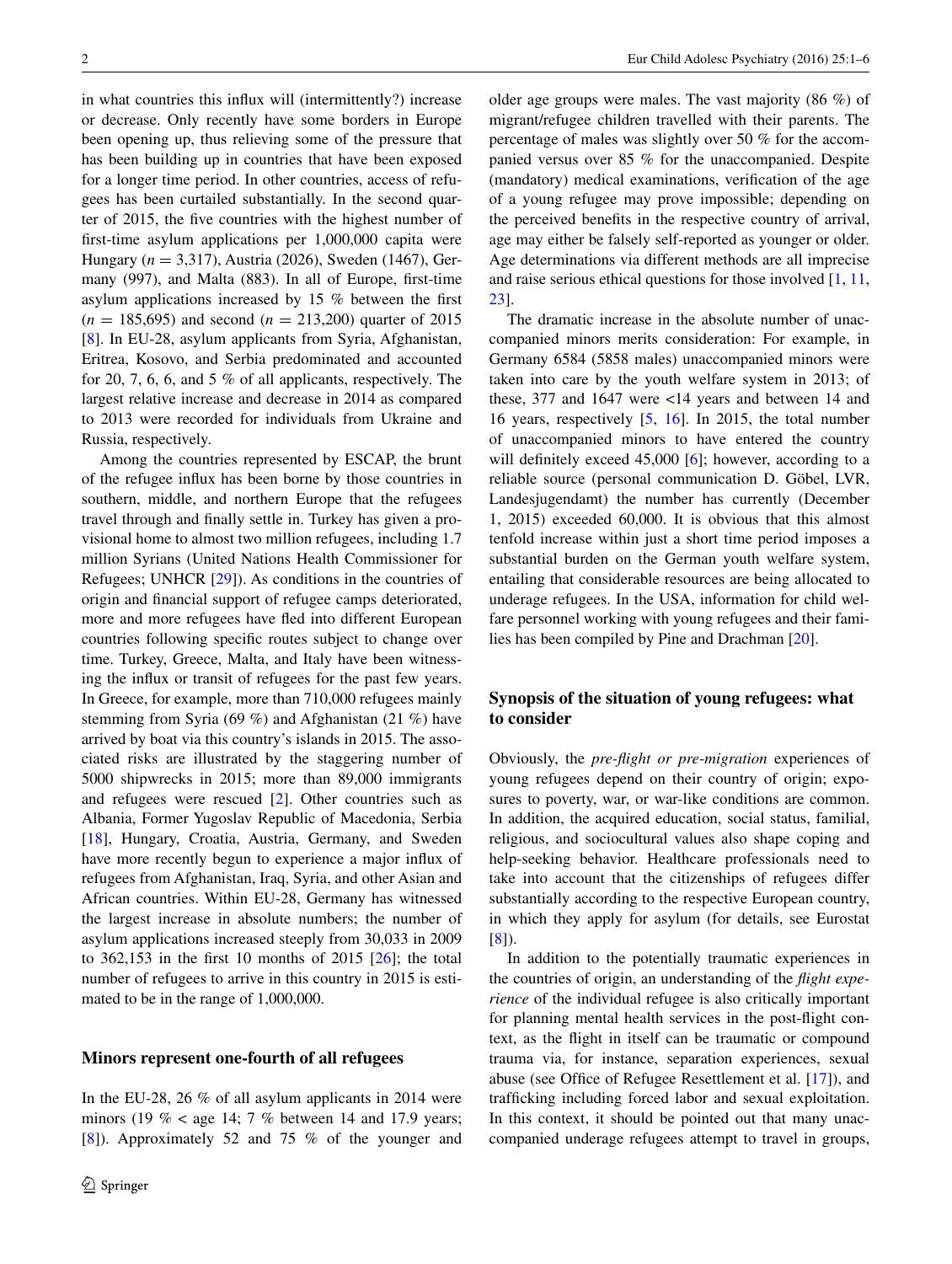which include adults known to them; in many cases, the parents of unaccompanied children and adolescents are aware of their travels. To allow for better protection of such young refugees, it would seem helpful to advise authorities not to totally separate underage refugees from such groups.

Finally, *the arrival in the hosting country* entails risks due to unsafe or otherwise problematic living conditions, non-access to schooling, years of insecurity with uncertain status, multiple moves, parental illness and unemployment, social exclusion, and in the medium- and long-term maladaptation with respect to the cultural norms of the hosting country. Hostility to foreigners and refugees in particular represents a threat that requires both surveillance of refugee camps and political education within the hosting country. Within this context, the initial provision of a safe environment to traumatized young refugees should not be taken for granted.

#### **Physical health issues predominate upon arrival**

After reaching the hosting country, the refugees are physically exhausted; at this stage, provision of somatic health care represents a major concern. For instance, in Serbia common acute health problems have included middle ear infections, angina, bronchitis, sinusitis, varicella, pneumonia, laryngitis, dermatological conditions, dehydration, blisters and diarrhea; infrequently, previously poorly treated children with congenital malformations and other serious somatic/neurological disorders pose significant challenges to the national healthcare system [\[18](#page-5-2)]. Similarly, a German cross-sectional survey based on 102 unaccompanied asylum-seeking adolescents aged 12–18 years revealed a complex disease burden of physical disorders with a high prevalence of infections (58.8 %; 20 % with parasites), iron deficiency anemia (17.6 %), and a very low prevalence of non-communicable diseases (<2.0 %; [[14\]](#page-5-9)). The high prevalence of physical and in particular communicable disorders is echoed in a review of the health status of adolescent refugees who are resettling in high-income countries [\[10](#page-5-10)]. In addition, nutritional deficiencies warrant attention.

## **Mental health problems as reported in studies published in 2015**

A cursorily performed PubMed search on articles published in 2015 on child and adolescent refugees provides some information relevant for the current situation in Europe. However, knowledge is limited and fragmented, because populations of different backgrounds have been assessed; the total number of publications is quite limited. Only single studies of higher quality were detected; case numbers in original reports were frequently low; the methodology employed was frequently rather crude. Accordingly, the generalizability of such results must be viewed with considerable caution.

In the aforementioned German survey [[14](#page-5-9)], mental illness was observed in 13.7 %. Overall, females were more frequently affected. The elevated risk of females was also apparent in a review of 17 Canadian studies based on young Canadian refugees [\[9\]](#page-5-11), which assessed determinants of mental illness such as pre-migration experiences, number of years since immigration to Canada, post-migration family and school environment, in- and out-group problems, discrimination, and lack of equitable access to health care. Some of the included studies identified fewer emotional and behavioral problems among refugee youth; others reported higher rates of psychopathology as compared with Canadian-born youths. Pre-migration experiences and the kinds of trauma experienced proved to be relevant for the mental health outcomes. The risk to develop mental health problems proved to be elevated, particularly among unaccompanied refugees and in those with experiences in detention. Educational, acculturational, legal, and ethical issues in addition to socioeconomic factors also influenced the risk. Evidence for the importance of family involvement, school settings as points of care and services, and a focus on the first year of arrival was also detected. Themes of cultural belongingness and identification, psychological functioning, family unit functioning and relationships, and friendships and interpersonal processes are important for young refugees [[15](#page-5-12)].

In Malmö, Sweden, unaccompanied minors, most of them males from Afghanistan, were shown to be overrepresented in psychiatric inpatient care [\[22](#page-5-13)]: 3.4 % of unaccompanied minors in contrast to 0.26 % of other minors of the catchment area received inpatient treatment. A large percentage (86 % out of  $n = 52$ ) was admitted with symptoms related to stress in the asylum process. Neurotic disorders (ICD-10 F40-48) were more common in the unaccompanied refugees. The long-lasting and dire implications of displacement of children, who unlike adults are unable to communicate their needs and traumatic experiences, were reviewed by Joshi and Fayyad [\[12](#page-5-14)].

Sleijpen et al. [[25\]](#page-5-15) in a review of 26 studies identified the following six sources of resilience, most of which also had counterproductive aspects, in young refugees, who had resettled in Western countries: social support, acculturation strategies, education, religion, avoidance, and hope. Resilience assessed 20 years after displacement of Sri Lankans proved to be more strongly and robustly associated with economic and social factors than with the presence of mental disorders.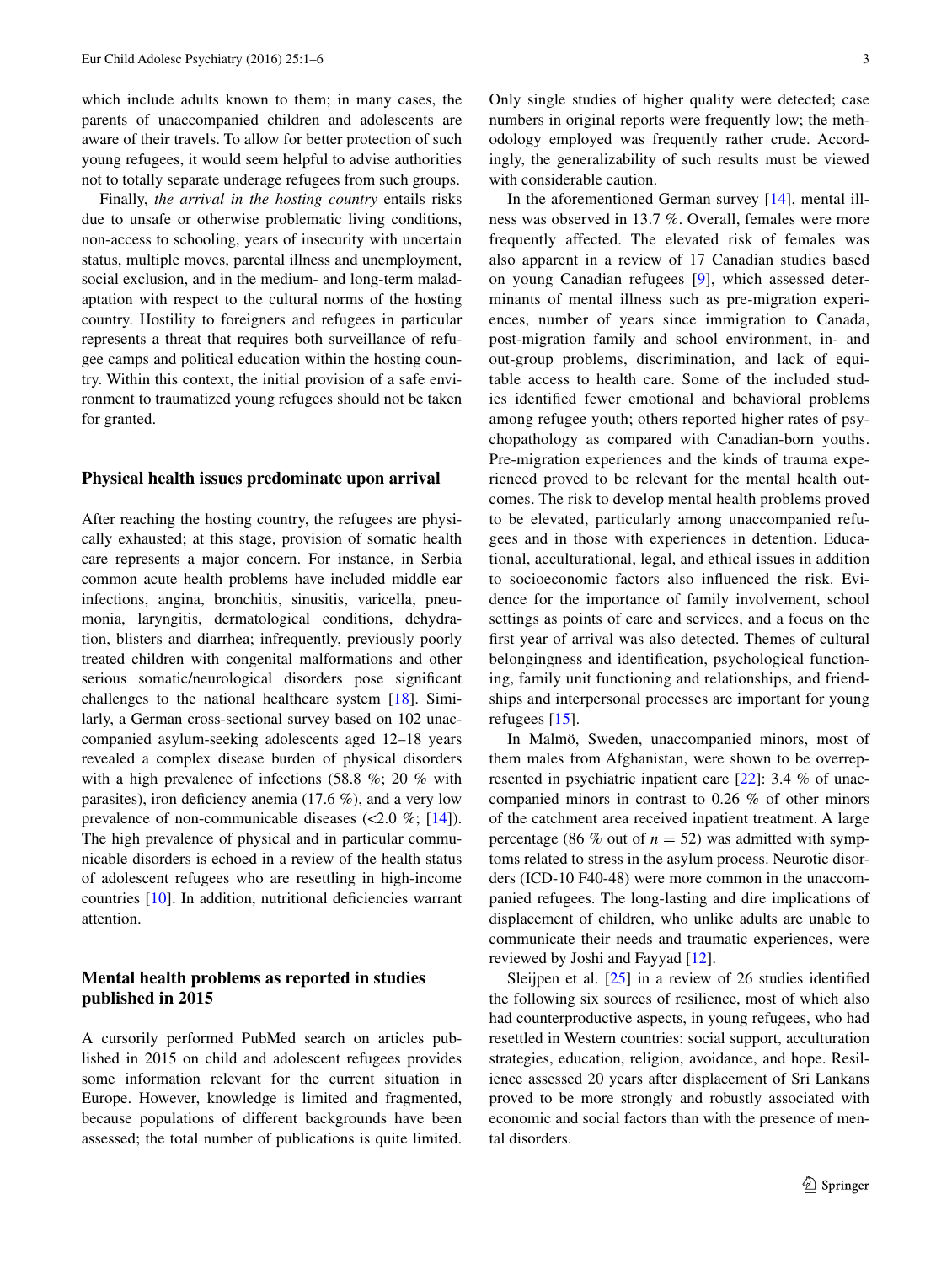Refugees may hold negative attitudes toward mental health and distrust services as shown in a study encompassing 15 young refugees, potentially reflecting their experiences within their home country of psychiatric care, their experiences of being a refugee/asylum-seeker and/or cultural differences [[13\]](#page-5-16).

#### **Public relations activities**

Undoubtedly, the term refugee crisis is warranted to describe the flight of so many people from their native countries and the associated personal and societal turmoil. At the European level, we are also witnessing an ethical crisis, in that several countries for whatever reasons do not want refugees to enter their countries; we should avoid prejudice based on our own personal view; it is important to constructively interact with colleagues from other countries, whose policies may differ substantially from those of our own country. Overall, as child and adolescent psychiatrists we should stress the fact that approximately 25 % of refugees are children and adolescents. It is quite obvious that in most cases the respective parents or other caregivers choose to send these children on their way despite the well-known substantial risks associated with the flight including death and the uncertainties pertaining to the future of these young individuals in the country in which they finally arrive including the potential possibility that they will be deported. At the national level, the specific challenges and opportunities for child mental health differ across Europe depending on the number of refugees, their countries of origin and their age. Using our expertise and showing leadership in this situation are important and can prevent suffering now and in the future. In some countries (see Anagnostopoulos et al. [\[2](#page-4-0)]), the term refugee crisis represents an understatement and adds to already existent severe economic hardships. In comparison, the use of the same term appears to be an overstatement in other countries, which have either not been substantially exposed to a refugee influx or who in comparison with countries such as Greece have much better financial resources to cope with the influx. Depending on country of origin, we thus deem it important to critically reflect on the term crisis or other alarmistic wording to describe the current situation; the way we speak of the refugees and the migration wave has important connotations for the general public and particularly for the professionals with whom we work together to alleviate the difficult situation of the young refugees. We need to be aware of our responsibility when we are involved with public media; our wording can be instrumentalized. A look across borders into other European countries is helpful for a critical self-evaluation of the problems related to the refugee influx within one's own country. On a worldwide basis, Europe only hosts a rather small minority of all refugees, whose count was 51.2 million in 2014 (50 % aged <18 years; UNHCR [\[30\]](#page-5-17)).

We should realize that financial resources of every country hosting a larger number of refugees are strained. If questioned, we should advice politicians as to how to make optimal use of funding. Investments are initially primarily required for provision of a safe environment, appropriate schooling, and the youth welfare system. Because many refugees do not speak our language and need to acculturate, it will frequently take 1–2 years until they establish solid contacts with mental health services. We should use this time span to structure our help as best as possible.

#### **Outline of the work ahead of us**

We need to make ourselves familiar with the mental health issues of refugees. The WHO published information on the rapid assessment of mental health needs of refugees, displaced and other populations affected by conflict and post-conflict situations [[19\]](#page-5-18). An excellent informative Web site available in both English and French is the Refugee Mental Health Project of Canada's Mental Health and Addiction Network [[7\]](#page-5-19). The up-to-date Web site provides access to: two self-directed online courses, community of practice, toolkit of resources, webinar series, and networking events. The toolkit includes a link to "Evidence-based clinical guidelines for immigrants and refugees" published in the Canadian Medical Association Journal in 2011 ([\[21](#page-5-20)]; see also [[28\]](#page-5-21)). Witt et al. [\[31](#page-5-22)] provided an overview of the mental disorders of unaccompanied young refugees. For this purpose, 43 articles were systematically identified and reviewed. The acute psychosocial interventions for traumatized refugee children and families have been delineated by Brymer et al. [\[4](#page-4-4)].

Our current structures, healthcare financing, and ways of working are often focussed on the individual or families. However, to meet the challenge we might need to adopt a more public health approach making more use of screening, stepped care, task sharing, and task shifting—methods that have been developed in global mental health and might be useful in Europe, too. Importantly, we need to teach mental healthcare professionals including teachers and social workers, who can incorporate our approach in their daily work.

The acute needs of child and adolescent psychiatry should follow the different needs and peculiarities that every country is faced with concerning the refugee crisis under consideration of the different stages of the refugee flight and resettlement process. Communication is facilitated by ESCAP through the use of the Web site and ESCAP communication pages or the journal *European Child* + *Adolescent Psychiatry* (ECAP). This communication will prove vital to speed up the efforts to competently deal with mental health problems of young refugees. As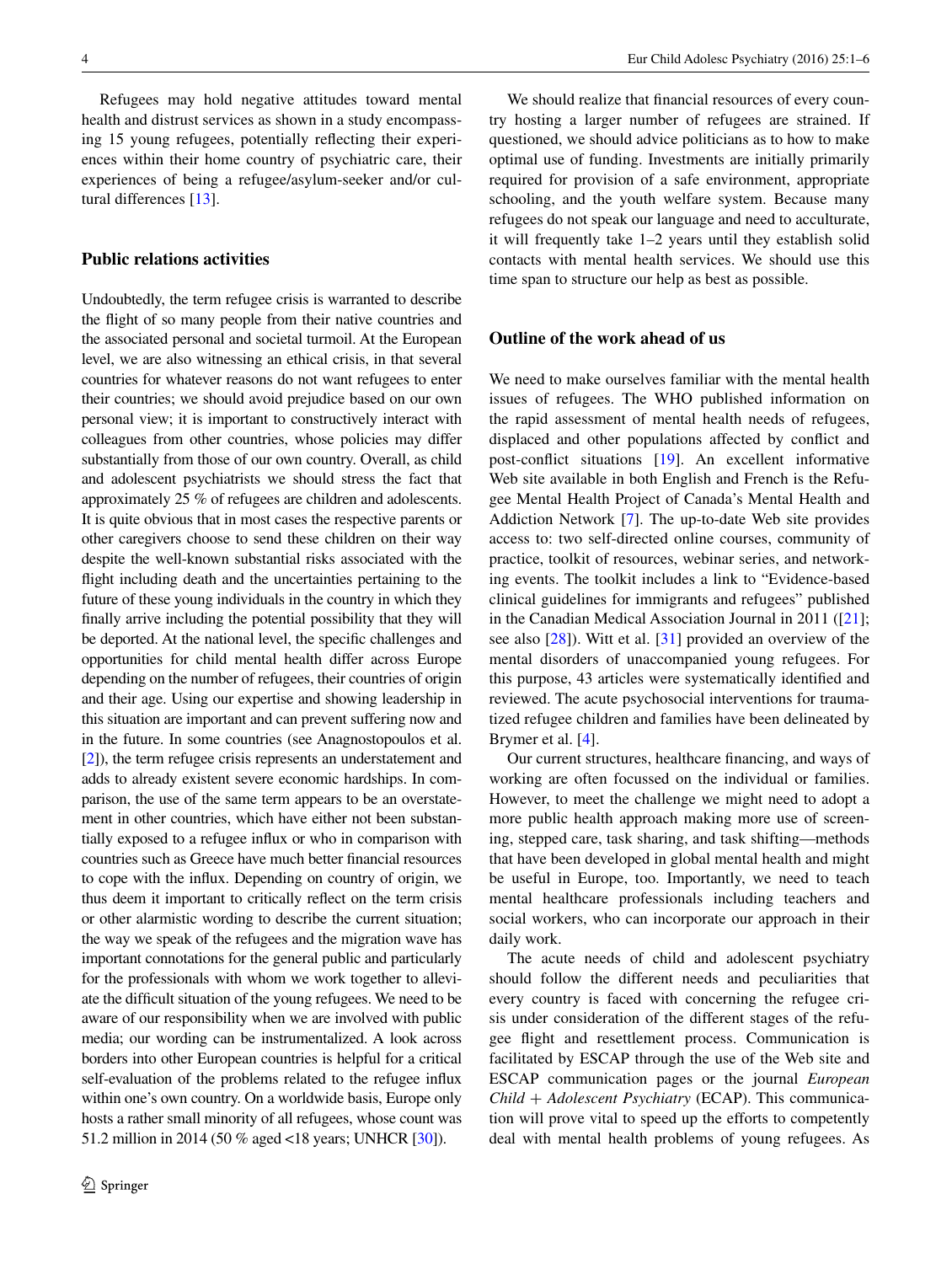such, we require international meetings to exchange our knowledge.

In daily interaction with refugees as patients and their caregivers, language and cultural problems arise frequently and access to regular, expert interpreting services is limited. Further employment and training of interpreters and bicultural workers and collaboration with the local cultural groups are necessitated. Also, practitioners may enhance their cultural competence through relevant knowledge accessible through refugee-specific websites. For instance, the Cultural Orientation Resource Center ([http://www.cal.](http://www.cal.org/co/) [org/co/](http://www.cal.org/co/)) has compiled culture profiles, which provide a basic introduction to the social structure, language, geography, and history of various cultural groups. Also, we should reconsider our familiar models of psychotherapy in order to accommodate the possibly different meanings of mental health, trauma, and support in the refugees' cultural context. Internet Web sites can also be a very useful tool for enhancing cultural competence of professionals and for monitoring refugees' access and utilization of services. Moreover, refugees themselves may use such applications in order to get information, access facilitation, and be aware of new actions tailored to their needs (e.g., [http://](http://www.healthgate4all.gr/) [www.healthgate4all.gr/](http://www.healthgate4all.gr/)).

Variability concerning observed mental disorders may be attributable to limitations of cultural applicability of the "trauma model" and other Western methods of mental health assessment in non-Western populations (e.g., [[3,](#page-4-5) [27](#page-5-23)]. Maybe new diverse conceptual frameworks for understanding the refugee reactions and adjustment are needed. Except for mental disorders, clinicians should give a special emphasis toward understanding refugees' experiences and challenges within the new environment and toward fostering resilience among individuals and communities.

## **The role of ESCAP**

We want to support professionals and are therefore inviting everyone to contribute to an online forum ([http://www.](http://www.escap.eu/care/organizing-the-knowledge-to-support-mental-health-care-for-refugee-children/)) [escap.eu/care/organizing-the-knowledge-to-support-men](http://www.escap.eu/care/organizing-the-knowledge-to-support-mental-health-care-for-refugee-children/))[tal-health-care-for-refugee-children/\)](http://www.escap.eu/care/organizing-the-knowledge-to-support-mental-health-care-for-refugee-children/)) to share their experience and questions. We will gather issues from caregivers who have worked with refugee children, making use of our Europe-wide network of ESCAP members, and from the refugee communities themselves which we will address through our clinical network and partner organizations. Urgent questions will be addressed by matching experts from our scientific network of ESCAP Field Advisors, and the issues raised in the Forum will be processed by the Guidance Group in the ESCAP Clinical Division with consultation of all relevant experts from the ESCAP network to produce an evidence-based guidance for child and adolescent mental health in refugees and migrants. Several instruments for different audiences will be distributed within the next 6 months, making the guidance available for: (a) a broad audience (all mental health workers and non-professional volunteers), (b) psychologists, social workers, and (c) child and adolescent psychiatric services.

ESCAP should take an initiative to call for a joint research project, which mainly focusses on the acute needs of refugees, the risk and protective factors for their mental health, and the specific interventions that are needed, taking into consideration the different needs and available resources of the various EU countries. Such an initiative should be started with an open invitation to all our members to participate and should be the basis for advocating to health policy makers.

European attitude toward young refugees and their families will greatly determine the burden of trauma and attachment disorders on their adult future but also on our community. Indeed, the abundant literature of clinical and neuroscience research from the last 15 years proves undoubtedly that the impact of chronic stress and attachment disorder expands over at least two generations. Studies demonstrated the increased rate of personality disorders, chronic depression, conduct disorders, substance use disorders, lower education, higher unemployment, and social marginalization among individuals that have experienced early trauma and subsequent attachment disorders. Conversely, we know that an empathic and mentalizing attitude, secure sheltering, addressing health and educational needs will create a sense of stability and confidence. This is the very first step to favor, for these future adults and their family, either a productive integration in the European heritage of strength and diversity, or the potential to rebuild and stabilize their native countries for those who will return.

#### **References**

- <span id="page-4-1"></span>1. Abbing HD (2011) Age determination of unaccompanied asylum seeking minors in the European Union: a health law perspective. Eur J Health Law 18(1):11–25
- <span id="page-4-0"></span>2. Anagnostopoulos DC, Triantafyllou K, Xylouris G, Bakatsellos J, Giannakopoulos G (2016) Communications of the European Society for Child and Adolescent Psychiatry. Eur Child Adolesc Psychiatry. doi:[10.1007/s00787-015-0806-1](http://dx.doi.org/10.1007/s00787-015-0806-1)
- <span id="page-4-5"></span>3. Bracken PJ (2002) Trauma: culture, meaning and philosophy. Whurr Publishers, London
- <span id="page-4-4"></span>4. Brymer MJ, Steinberg AM, Sornborger J, Layne CM, Pynoos RS (2008) Acute interventions for refugee children and families. Child Adolesc Psychiatr Clin N Am 17(3):625–640, ix. doi[:10.1016/j.chc.2008.02.007](http://dx.doi.org/10.1016/j.chc.2008.02.007)
- <span id="page-4-2"></span>5. Bundestag (2015) [https://www.bundestag.de/presse/hib/2015\\_08/](https://www.bundestag.de/presse/hib/2015_08/-/384870) [-/384870](https://www.bundestag.de/presse/hib/2015_08/-/384870)
- <span id="page-4-3"></span>6. Bundesverband unbegleitete minderjährige Flüchtlinge. [http://](http://www.b-umf.de/) [www.b-umf.de/](http://www.b-umf.de/)